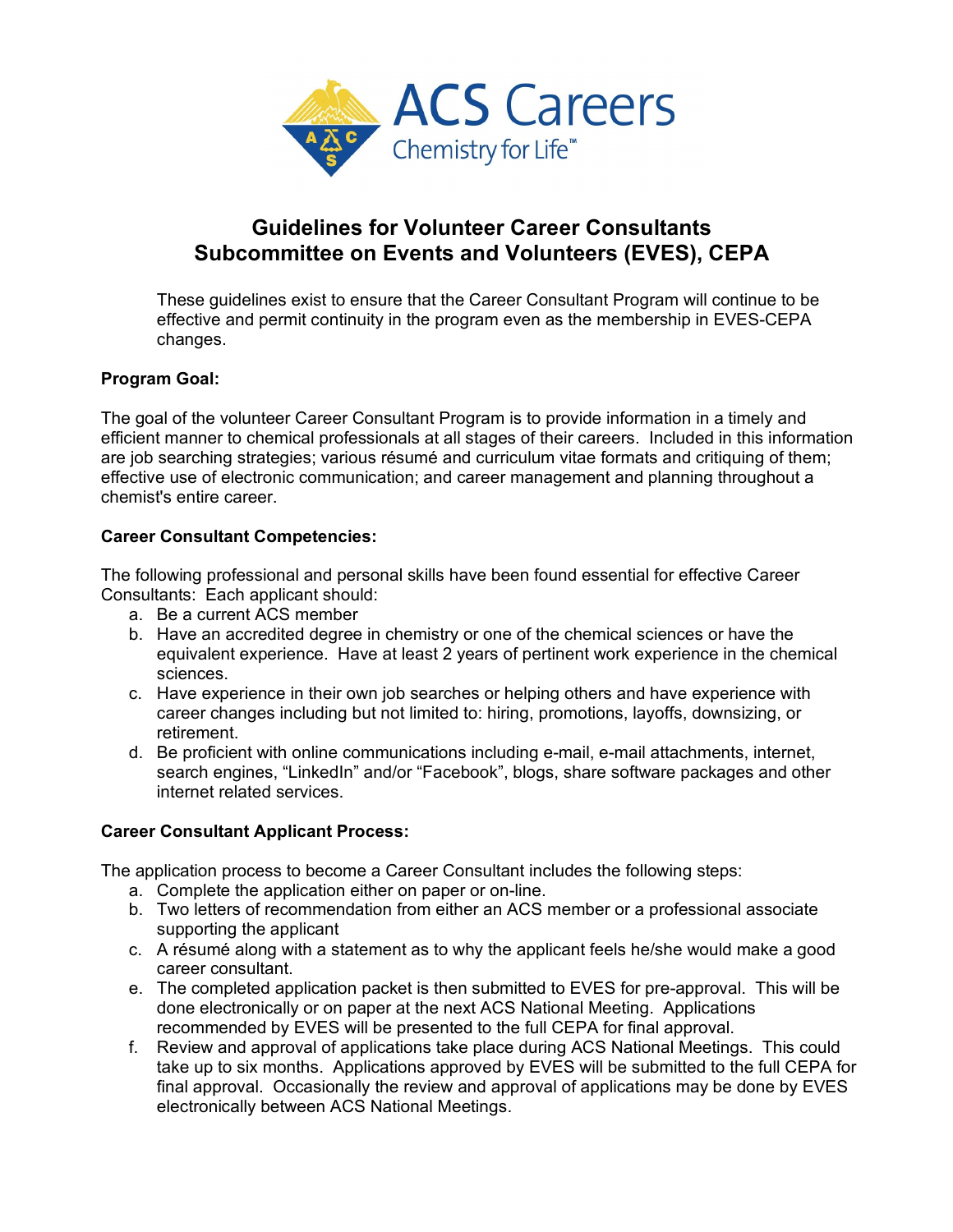## **Career Consultant Training Process:**

The training process for new Career Consultants includes one or more of the following:

- a. Electronic access and policies governing the use of electronic communication for ACS.
- b. Online training in the use of the Career Consultant Program database.
- c. WebEx or other online training on the SharePoint or other online community.
- d. Attendance at the annual training for career volunteers.
- e. Shadowing an experienced volunteer mentor at national, regional or local meeting.

## **Career Consultant Roles and Responsibilities:**

Career Consultants are encouraged to take advantage of one or more of the following career service opportunities annually:

- a. Participate in career development workshops made available to ACS members at national, regional, or local meetings. Interact with local sections to provide career development workshops, one-on-one career assistance, and other resources to ACS members.
- b. Respond to online member requests for career consulting within 3 business days of initial request and continue timely contact until completion of the consultation.
- c. Remain current on trends in chemical employment and the workforce. If possible, participate in ACS and other career consultant training opportunities when made available.
- d. Roles and responsibilities are subject to change as the needs of the members and the profession change.

# **Career Consultant Evaluation Process:**

Career Consultants will be evaluated periodically:

- a. All Career Consultants will be reviewed at least once every five years by the EVES committee. To assist in this review the following data will be considered:
	- i) Job seeker consulting survey results.
	- ii) A summary of each consultant's service provided to ACS members at national, regional, and local section career activities. ACS Staff will request that each Career Consultant under review submit a brief summary of their service and accomplishments. This request will be made at least 3 months before they are due for review.
	- iii) A summary of all electronically collected evaluations and tasks completed.
- b. Career Consultants who are recommended for continuation will receive a letter from EVES thanking them for their service to the ACS and notifying them of their continuation status.
- c. Career Consultants who are deemed to be performing at below standards will also receive a letter from EVES notifying them of their now probationary status and including some recommendations for improvement. They shall be given a probationary period until the next ACS national meeting before which they may submit a revised summary of service to the Society. EVES may recommend recertification, termination, or temporary suspension until completion of further training.
- d. All Career Consultants denied recertification will be submitted to CEPA for approval of the recommendation.
- e. Career Consultants whose work schedule will not permit them to actively serve may request a temporary leave of absence for up to one year from DCMD. When the leave period is over, the volunteer should notify ACS staff of their return to active volunteer status.

## **Career Consultant Recognition Process:**

Because the services provided to ACS members by the Volunteer Career Consultants are such an essential part of the success of the ACS Career programs, outstanding service should be recognized. Before each ACS spring national meeting DCMD staff will notify all Career Consultants that they may write a brief letter of nomination to EVES for an award of recognition. Career Consultants may nominate themselves or a peer, and the letters should include a